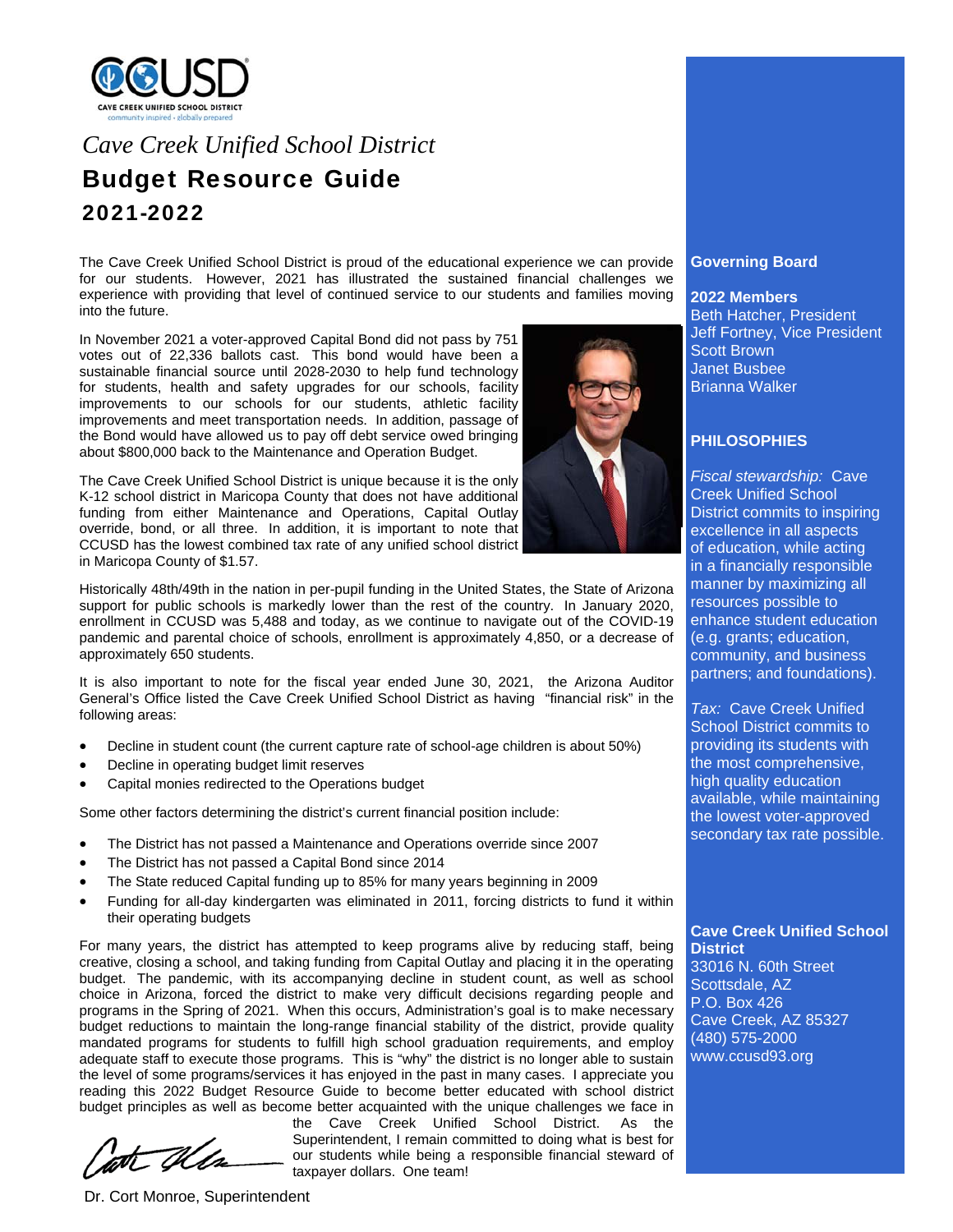# **CCUSD® Revenue Sources**

#### **MAINTENANCE AND OPERATION**

The M & O fund is used for daily operation of the school district, e.g. salaries, benefits, utilities, contracted services, paper, pencils, etc. The amount of funding is determined by the State's Equalization formula A.R.S.§15-943. CCUSD's M & O is funded solely with local property taxes. CCUSD is one of the few school districts in the state of Arizona that receives no State funding for their M & O Equalization.

## **DISTRICT ADDITIONAL ASSISTANCE (DAA)**

This was formally called unrestricted capital. The amount for DAA is also determined by the State's Equalization formula A.R.S.§15-961. This fund may be allocated in whole or in part to either the M & O or unrestricted capital fund. Capital funds are used for such things as construction, instructional materials, furniture, computers, and textbooks.

#### **OVERRIDES**

An override is a way for a school district to generate additional revenue with voter approval. There are three types of overrides: Special Program, Capital, and Maintenance and Operation (M & O). The Special Program override allows a District to increase its Maintenance and Operation (M & O) budget by up to 5% for seven years. It may be paired with a general M & O override which allows for an increase of up to 10% for seven years. In place of these two, a District may have a general M & O override of up to 15% for seven years. Full funding of these overrides occurs for the first five years, then decreases by one-third each year, unless renewed. A Capital override may be approved and provides funding for capital purchases at a stated dollar amount per year for a stated number of years. Currently, up to 75 percent of the school districts in Maricopa County operate with some type of override. **However, CCUSD® does not have any type of override in place at this time.**

#### **BONDS**

Bonds allows school districts to fund projects immediately and pay back the debt over time from the taxation of homes and businesses in the district. The last bond approved by voters was November of 2014. \$30 million in new bonds were approved for the renovation of existing facilities, a small amount of new construction, grounds improvements, student technology improvements, and the purchase of student transportation vehicles. All bond funds were expended as of June 30, 2020.

#### **FEDERAL GRANTS**

These funds are provided by the federal government to pay for federally mandated programs such as Title 1 (remedial education). In 2020 and 2021 CCUSD received one-time Elementary and Secondary School Emergency Relief Funds for COVID related needs. Among the areas funded are positions to retain highly qualified staff, sanitize facilities, purchase technology and intervention programs.

#### **STATE GRANTS**

The district receives these funds from the State of Arizona after completing an application and review process. They must be used for specific programs.



# **CCUSD® 2021-2022 BUDGET**

| <b>Maintenance and Operation</b><br>(Operating Budget)<br>Capital | \$32,726,606<br>\$2,271,396 |  |
|-------------------------------------------------------------------|-----------------------------|--|
| <b>State and Federal Grants</b><br><b>Received</b>                |                             |  |
| <b>CTE Federal Perkins</b>                                        | \$<br>80,118                |  |
| <b>CTE</b> State Priority                                         | \$<br>28,267                |  |
| ARP-IDEA-Basic                                                    | \$<br>188,692               |  |
| ARP-IDEA-Preschool                                                | \$<br>14.060                |  |
| <b>IDEA-Basic Entitlement</b>                                     | \$<br>902,496               |  |
| <b>IDEA</b> -Preschool                                            | \$<br>21,167                |  |
| <b>Title I LEA-ESEA</b>                                           | \$<br>632,782               |  |
| <b>Title II Improving Teacher</b>                                 | \$<br>138,815               |  |
| Title IV                                                          | \$<br>66,390                |  |

#### TOTAL

\$ 2,072,818

#### **TERMS TO KNOW**

**budget:** a financial plan that advances the mission of the organization utilizing available financial resources.

**budgeting:** a priority-setting process for expenditures.

**bond:** a debt instrument that is secured by a political subdivision of Arizona. It allows school districts to fund projects immediately and pay back the debt over time against the taxation of homes and businesses in the district.

**override:** a mechanism for a school district to generate additional revenue with voter approval; there are three types of overrides: Special Program, Capital, and Maintenance and Operation (M & O).

**primary tax rate:** this tax rate is applied to homes and businesses in a school district to help support the M & O and capital budgets.

**secondary tax rate**: this tax rate is applied to homes and businesses to pay for overrides and bonds.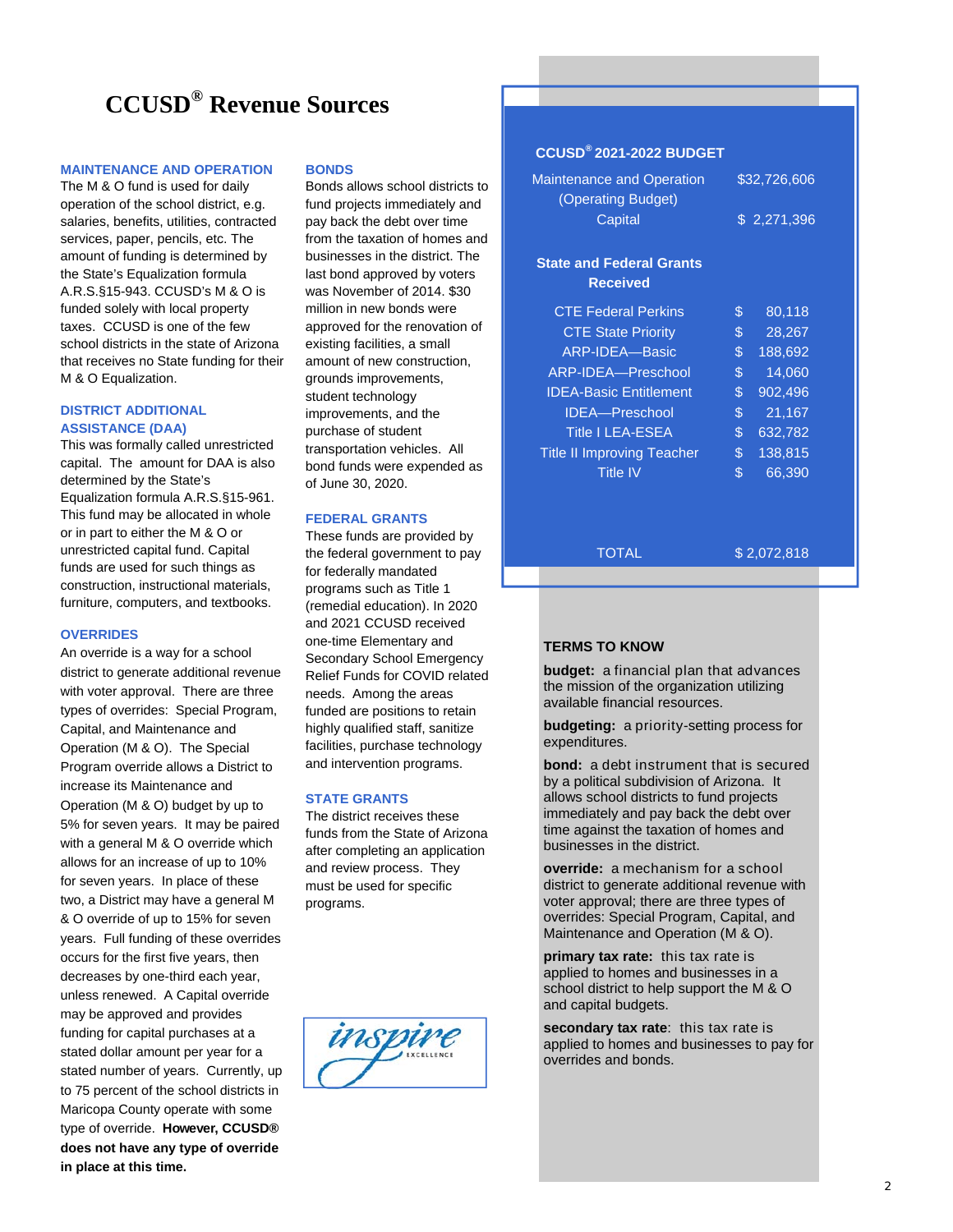# *Cave CreekUnified School District No. 93 2020‐21 M&O ExpendituresBudget byObject*



# *Cave CreekUnified School District No. 93 2020‐21 M&O Expenditures by Function*



# Unified School District Tax Rates

#### **Where does the funding come from?**

 The legislature determines funding levels for school districts. The majority of funding for public education comes from the taxpayers. The state collects and allocates money to school districts using a state-defined formula. It is the Legislature that decides how much money schools will receive and which educational programs will be funded. If you have questions regarding public education funding, contact your state representative. Below is a list of the representatives in the Cave Creek Unified School District as of January, 2022. Redistricting will go into affect in late 2022.

## **DISTRICT 1**

**Sen. Karen Fann** *(R)* kfann@azleg.gov

**Rep. Judy Burges** *(R) /* **Rep. Quang Nguyen** *(R)* qnguyen@azleg.gov

#### **DISTRICT 15**

**Sen. Nancy Barto** *(R)*  nbarto@azleg.gov

#### **Rep. Steve Kaiser** *(R) /* **Rep. Justin Wilmeth** *(R)* jwilmeth@azleg.gov

## **DISTRICT 23**

**Sen. Michelle Ugenti-Rita** *(R)* mugenti-rita@azleg.gov

**Rep. John Kavanagh** *(R) /* **Rep. Joseph Chaplik** *(R)* jkavanagh@azleg.gov

For up-to-date information about bills being considered in the Legislature, go online to www.azleg.state.az.us. Or call: (602) 926-3559 (Senate) (602) 926-4221 (House)